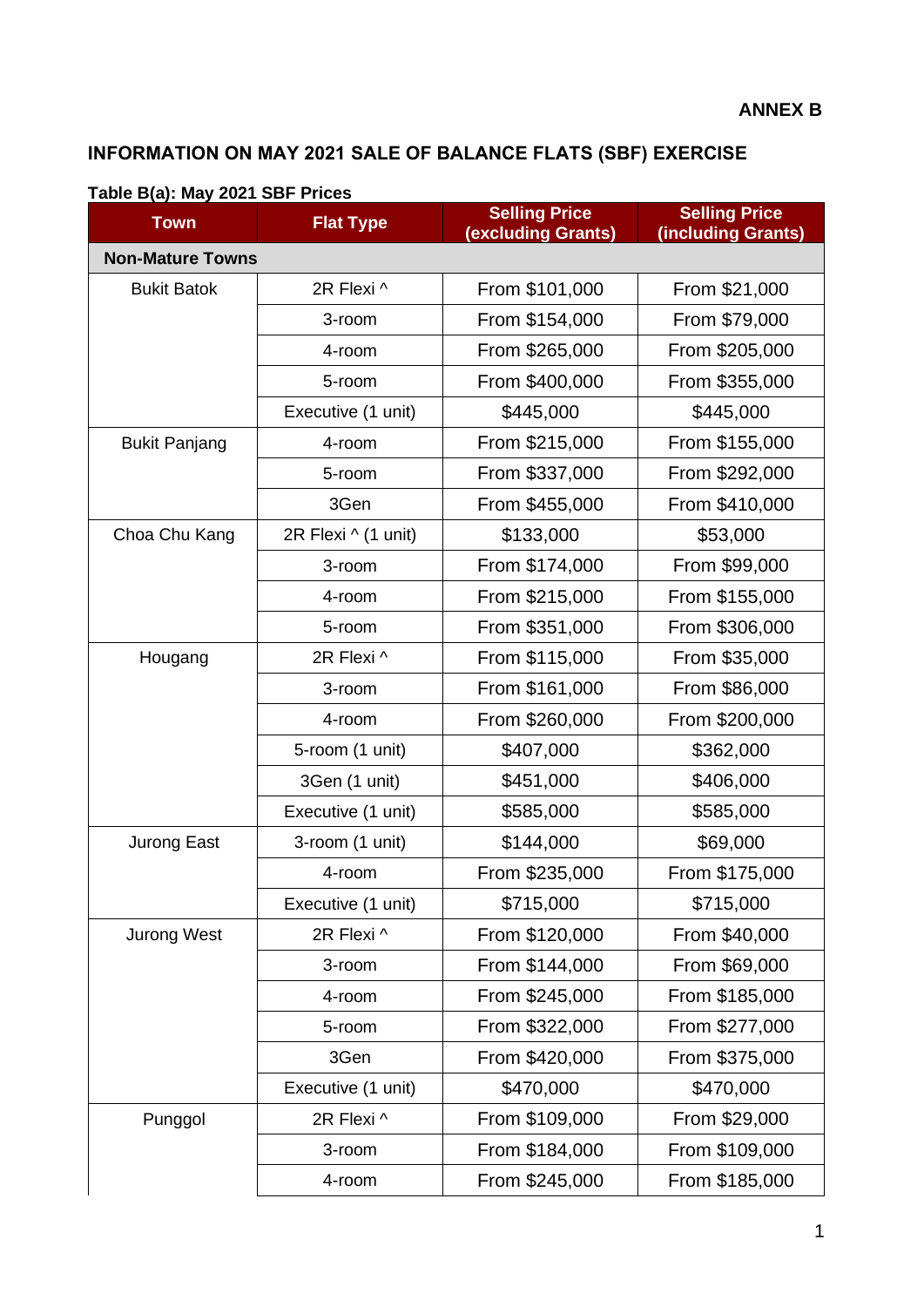| <b>Town</b>           | <b>Flat Type</b>   | <b>Selling Price</b><br>(excluding Grants)        | <b>Selling Price</b><br>(including Grants) |  |  |
|-----------------------|--------------------|---------------------------------------------------|--------------------------------------------|--|--|
|                       | 5-room             | From \$321,000                                    | From \$276,000                             |  |  |
|                       | 3Gen               | From \$382,000                                    | From \$337,000                             |  |  |
| Sembawang             | 2R Flexi ^         | From \$101,000                                    | From \$21,000                              |  |  |
|                       | 3-room (1 unit)    | \$208,000                                         | \$133,000                                  |  |  |
|                       | 4-room             | From \$255,000                                    | From \$195,000                             |  |  |
|                       | 5-room             | From \$336,000                                    | From \$291,000                             |  |  |
|                       | 3Gen (1 unit)      | \$391,000                                         | \$346,000                                  |  |  |
|                       | Executive          | From \$430,000                                    | From \$430,000                             |  |  |
| Sengkang              | 2R Flexi ^         | From \$99,000                                     | From \$19,000                              |  |  |
|                       | 3-room             | From \$197,000                                    | From \$122,000                             |  |  |
|                       | 4-room             | From \$265,000                                    | From \$205,000                             |  |  |
|                       | 5-room             | From \$342,000                                    | From \$297,000                             |  |  |
|                       | 3Gen               | From \$436,000                                    | From \$391,000                             |  |  |
|                       | Executive (1 unit) | \$485,000                                         | \$485,000                                  |  |  |
| Tengah                | 2R Flexi ^         | From \$110,000                                    | From \$30,000                              |  |  |
|                       | 3-room             | From \$211,000                                    | From \$136,000                             |  |  |
|                       | 4-room             | From \$309,000<br>From \$249,000                  |                                            |  |  |
|                       | 5-room             | From \$409,000                                    | From \$364,000                             |  |  |
|                       | 3Gen               | From \$442,000                                    | From \$397,000                             |  |  |
| Woodlands             | 2R Flexi ^         | From \$82,000                                     | From \$5,000+                              |  |  |
|                       | 3-room             | From \$124,000                                    | From \$49,000                              |  |  |
|                       | 4-room             | From \$215,000                                    | From \$155,000                             |  |  |
|                       | 5-room             | From \$340,000                                    | From \$295,000                             |  |  |
|                       | Executive (1 unit) | \$495,000                                         | \$495,000                                  |  |  |
| Yishun                | 2R Flexi ^         | From \$99,000                                     | From \$19,000                              |  |  |
|                       | 3-room             | From \$174,000                                    | From \$99,000                              |  |  |
|                       | 4-room             | From \$205,000                                    | From \$145,000                             |  |  |
|                       | 5-room             | From \$396,000                                    | From \$351,000                             |  |  |
|                       | 3Gen               | From \$381,000                                    | From \$336,000                             |  |  |
| <b>Town</b>           | <b>Flat Type</b>   | <b>Selling Price</b><br><b>(excluding Grants)</b> | <b>Selling Price</b><br>(including Grants) |  |  |
| <b>Mature Estates</b> |                    |                                                   |                                            |  |  |
| Ang Mo Kio            | 2R Flexi ^         | From \$175,000                                    | From \$95,000                              |  |  |
|                       | 3-room             | From \$174,000                                    | From \$114,000                             |  |  |
|                       | 4-room             | From \$245,000                                    | From \$200,000                             |  |  |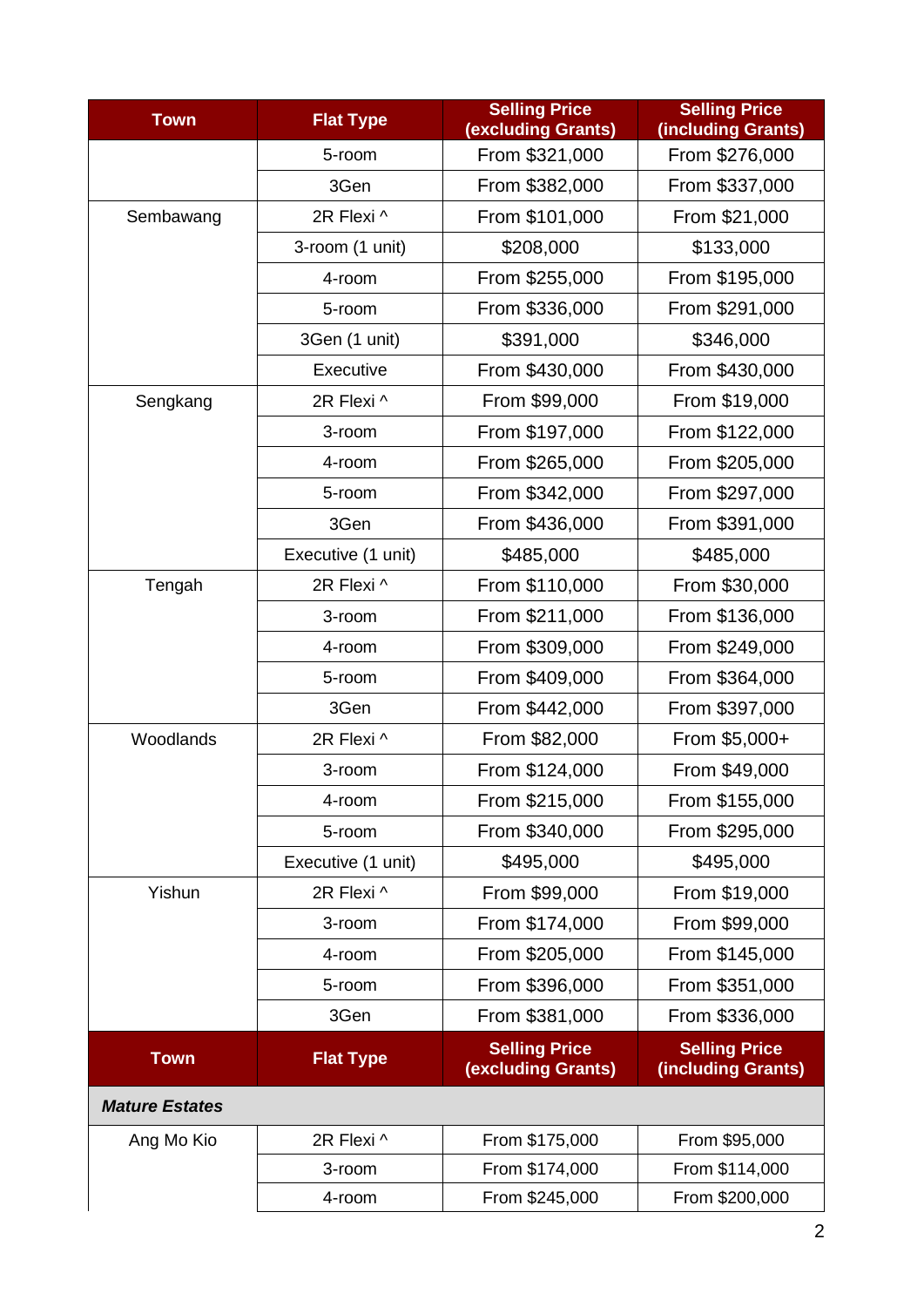| <b>Town</b>        | <b>Flat Type</b> | <b>Selling Price</b><br>(excluding Grants) | <b>Selling Price</b><br>(including Grants) |  |
|--------------------|------------------|--------------------------------------------|--------------------------------------------|--|
|                    | 5-room           | From \$425,000                             | From \$395,000                             |  |
| <b>Bedok</b>       | 2R Flexi ^       | From \$112,000                             | From \$32,000                              |  |
|                    | 3-room           | From \$144,000                             | From \$84,000                              |  |
|                    | 4-room           | From \$215,000                             | From \$170,000                             |  |
|                    | 5-room           | From \$347,000                             | From \$317,000                             |  |
|                    | Executive        | From \$590,000                             | From \$590,000                             |  |
| <b>Bishan</b>      | 3-room (1 unit)  | \$169,000                                  | \$109,000                                  |  |
|                    | 4-room           | From \$355,000                             | From \$310,000                             |  |
|                    | 5-room (1 unit)  | \$634,000                                  | \$604,000                                  |  |
| <b>Bukit Merah</b> | 2R Flexi ^       | From \$122,000                             | From \$42,000                              |  |
|                    | 3-room           | From \$209,000                             | From \$149,000                             |  |
|                    | 4-room           | From \$480,000                             | From \$435,000                             |  |
| Clementi           | 2R Flexi ^       | From \$197,000                             | From \$117,000                             |  |
|                    | 3-room           | From \$169,000                             | From \$109,000                             |  |
|                    | 4-room           | From \$281,000                             | From \$236,000                             |  |
|                    | 5-room           | From \$607,000                             | From \$577,000                             |  |
|                    | 3Gen             | From \$620,000                             | From \$590,000                             |  |
| Geylang            | 2R Flexi ^       | From \$200,000                             | From \$120,000                             |  |
|                    | 3-room           | From \$134,000                             | From \$74,000                              |  |
|                    | 4-room           | From \$285,000                             | From \$240,000                             |  |
| Kallang/Whampoa    | 3-room           | From \$149,000                             | From \$89,000                              |  |
|                    | 4-room           | From \$404,000                             | From \$359,000                             |  |
|                    | 5-room (1 unit)  | \$696,000                                  | \$666,000                                  |  |
| Marine Parade      | 3-room (1 unit)  | \$244,000                                  | \$184,000                                  |  |
|                    | 4-room (1 unit)  | \$390,000                                  | \$345,000                                  |  |
| Pasir Ris          | 4-room           | From \$300,000                             | From \$255,000                             |  |
|                    | 5-room           | From \$397,000                             | From \$367,000                             |  |
|                    | Executive        | From \$505,000                             | From \$505,000                             |  |
| Queenstown         | 2R Flexi ^       | From \$132,000                             | From \$52,000                              |  |
|                    | 3-room           | From \$204,000                             | From \$144,000                             |  |
|                    | 4-room           | From \$585,000                             | From \$540,000                             |  |
|                    | 5-room           | From \$549,000                             | From \$519,000                             |  |
| Serangoon          | 4-room (1 unit)  | \$300,000                                  | \$255,000                                  |  |
|                    | 5-room           | From \$412,000                             | From \$382,000                             |  |
| Tampines           | 2R Flexi ^       | From \$164,000                             | From \$84,000                              |  |
|                    | 3-room           | From \$219,000                             | From \$159,000                             |  |
|                    | 4-room           | From \$265,000                             | From \$220,000                             |  |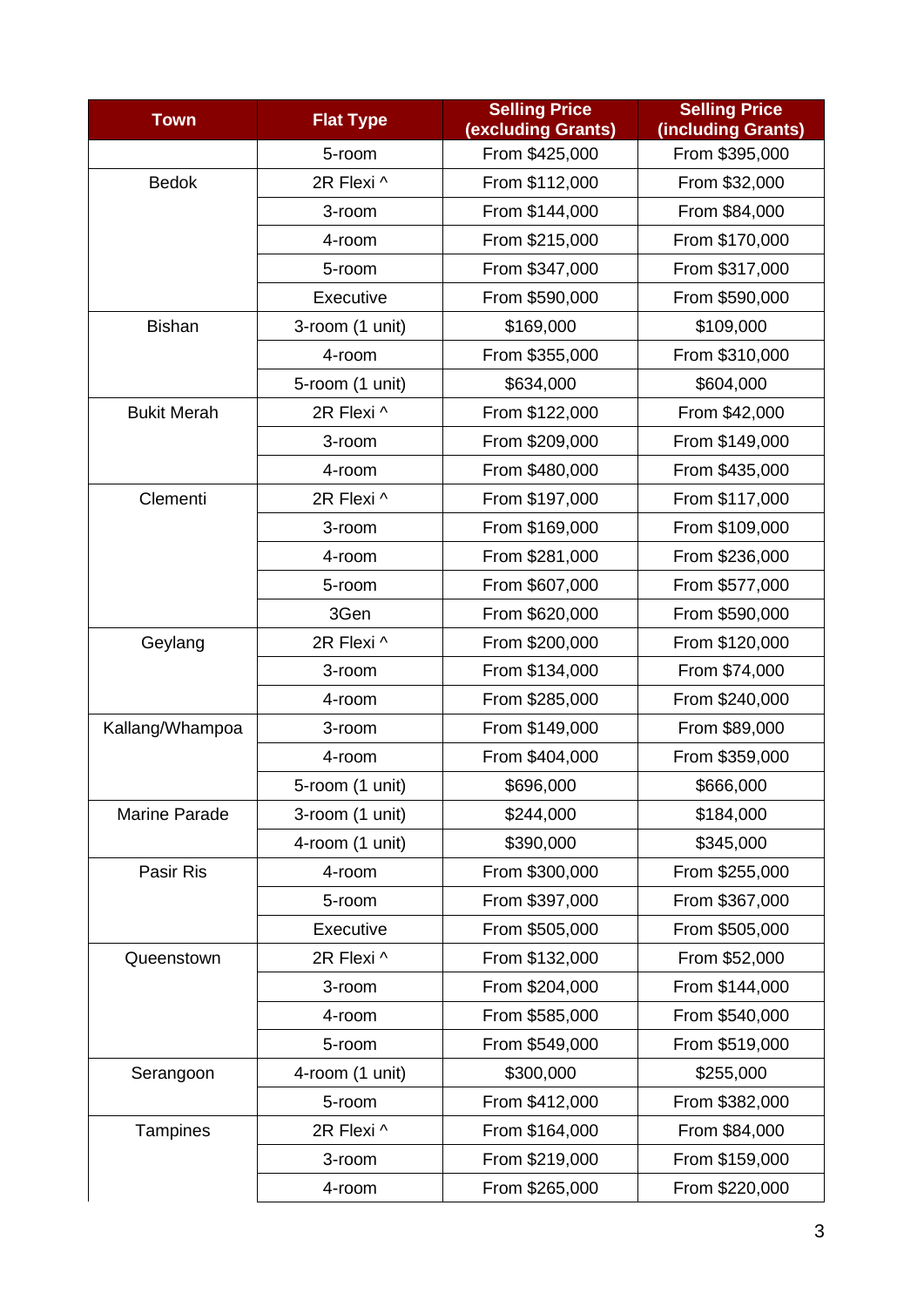| Town      | <b>Flat Type</b>         | <b>Selling Price</b><br>(excluding Grants) | <b>Selling Price</b><br>(including Grants) |
|-----------|--------------------------|--------------------------------------------|--------------------------------------------|
|           | 5-room                   | From \$417,000                             | From \$387,000                             |
|           | 3Gen                     | From \$498,000                             | From \$468,000                             |
| Toa Payoh | 2R Flexi ^               | From \$132,000                             | From \$52,000                              |
|           | From \$154,000<br>3-room |                                            | From \$94,000                              |
|           | $4$ -room                | From \$330,000                             | From \$285,000                             |
|           | 5-room                   | From \$686,000                             | From \$656,000                             |
|           | 3Gen (1 unit)            | \$696,000                                  | \$666,000                                  |

Note:

- 1) The starting prices of flats are based on 99-year/remaining leases. For illustration purposes, the assumed EHG amounts are:
	- i) 2-room Flexi flat: \$80,000
	- ii) 3-room flat: \$75,000 in non-mature towns and \$60,000 in mature towns
	- iii) 4-room flat: \$60,000 in non-mature towns and \$45,000 in mature towns
	- iv) 5-room/3Gen flat: \$45,000 in non-mature towns and \$30,000 in mature towns

The starting prices after grant amounts are illustrative, assuming that the household incomes of eligible firsttime buyers of flats in the mature towns are higher. The actual grant amount received will depend on the buyers' income and eligibility. Read more on [EHG in HDB InfoWEB.](https://www.hdb.gov.sg/cs/infoweb/residential/buying-a-flat/new/schemes-and-grants/cpf-housing-grants-for-hdb-flats/firsttimer-applicants)

- <sup>+</sup> Buyers need to pay 5% of the published price using their own CPF and/ or cash savings when their EHG exceeds 95% of the published price.
- 2) ^ The starting prices of flats offered under 2-room Flexi scheme are based on 99-year/ remaining lease. Buyers can refer to the prices of individual flats on short lease in the HDB InfoWEB.
- 3) Selling prices are rounded up to the nearest thousand dollars.
- 4) To check the lease commencement date of each block, please refer to HDB Flat Portal.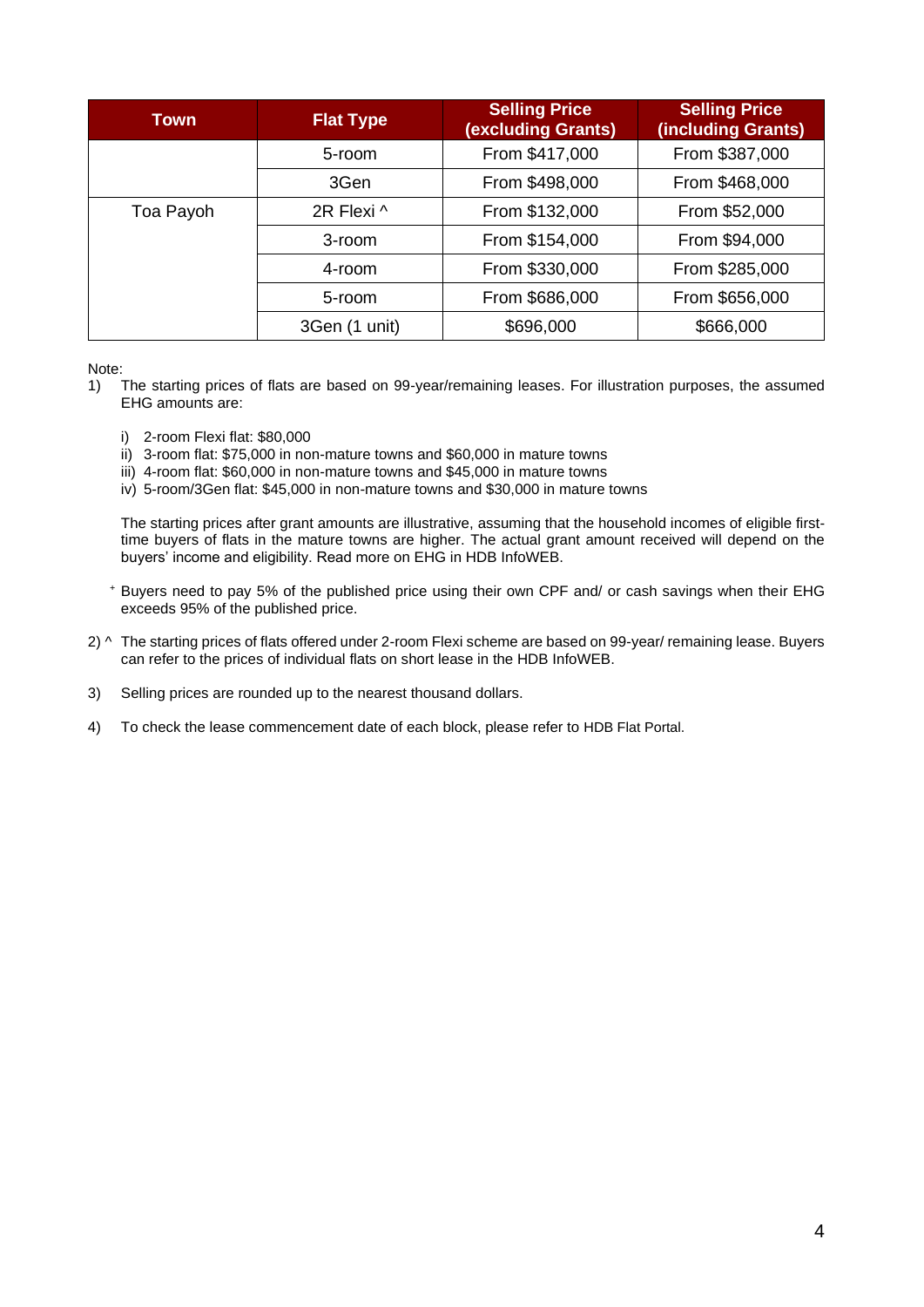|                        | $\cdots$<br>$\sim$ . $\sim$ | 2-room Flexi                       |                                         | 3-room                       |                               |                         |                         |                |                         |                |
|------------------------|-----------------------------|------------------------------------|-----------------------------------------|------------------------------|-------------------------------|-------------------------|-------------------------|----------------|-------------------------|----------------|
| <b>Status</b>          | <b>Town</b>                 | <b>Short</b><br>Lease <sup>^</sup> | Short/<br>99-Year<br>Lease <sup>#</sup> | <b>Income</b><br>$\leq$ \$7K | <b>Income</b><br>$\leq$ \$14K | 4R                      | 5R                      | 3Gen           | EF                      | <b>Total</b>   |
|                        | <b>Bukit Batok</b>          | $\overline{5}$                     | 22                                      | $\overline{7}$               |                               | 29                      | 12                      |                | $\mathbf{1}$            | 76             |
|                        | <b>Bukit Panjang</b>        | 9                                  |                                         |                              |                               | 9                       | 5                       | $\overline{2}$ |                         | 25             |
|                        | Choa Chu Kang               | 12                                 | 1                                       | 3                            |                               | $\boldsymbol{9}$        | 6                       |                |                         | 31             |
|                        | Hougang                     | 4                                  | 8                                       | $\overline{7}$               |                               | 5                       | 1                       | 1              | 1                       | 27             |
|                        | Jurong East*                | $\overline{\mathbf{4}}$            |                                         | $\mathbf{1}$                 |                               | $\overline{2}$          |                         |                | $\mathbf{1}$            | 8              |
| Non-<br><b>Mature</b>  | Jurong West*                | $\overline{7}$                     | 8                                       | $\overline{7}$               |                               | 9                       | 10                      | $\overline{2}$ | $\mathbf{1}$            | 44             |
| <b>Town</b>            | Punggol                     | $\,6$                              | 79                                      | 15                           | 3                             | 124                     | 44                      | 5              |                         | 276            |
|                        | Sembawang                   |                                    | $\overline{7}$                          | $\mathbf{1}$                 |                               | 19                      | 8                       | 1              | $\overline{2}$          | 38             |
|                        | Sengkang                    | 8                                  | 32                                      | 15                           |                               | 42                      | 28                      | 3              | $\mathbf{1}$            | 129            |
|                        | Tengah                      |                                    | 689                                     | 115                          |                               | 38                      | 41                      | 24             |                         | 907            |
|                        | Woodlands                   | 13                                 | 13                                      | 13                           |                               | 23                      | 14                      |                | $\mathbf{1}$            | 77             |
|                        | Yishun                      | 15                                 | 23                                      | 17                           |                               | 34                      | $\overline{7}$          | 3              |                         | 99             |
|                        | <b>Sub-Total</b>            | 83                                 | 882                                     | 201                          | $\overline{\mathbf{3}}$       | 343                     | 176                     | 41             | $\overline{\mathbf{8}}$ | 1,737          |
|                        | Ang Mo Kio                  | $6\phantom{1}6$                    | 14                                      |                              | 12                            | 15                      | $\overline{2}$          |                |                         | 49             |
|                        | <b>Bedok</b>                | 11                                 | 11                                      |                              | 16                            | 14                      | $\overline{\mathbf{4}}$ |                | $\overline{2}$          | 58             |
|                        | <b>Bishan</b>               | $\overline{\mathbf{4}}$            |                                         |                              | $\mathbf{1}$                  | $\overline{\mathbf{4}}$ | 1                       |                |                         | 10             |
|                        | <b>Bukit Merah</b>          | 13                                 | 13                                      |                              | 3                             | 3                       |                         |                |                         | 32             |
|                        | Clementi                    |                                    | 3                                       |                              | 15                            | 21                      | $\overline{7}$          | $\overline{2}$ |                         | 48             |
| <b>Mature</b>          | Geylang                     | $\overline{5}$                     | 22                                      |                              | 18                            | 26                      |                         |                |                         | 71             |
| Town/<br><b>Estate</b> | Kallang Whampoa             | 14                                 |                                         |                              | 15                            | 18                      | 1                       |                |                         | 48             |
|                        | <b>Marine Parade</b>        |                                    |                                         |                              | $\mathbf{1}$                  | $\mathbf{1}$            |                         |                |                         | $\overline{2}$ |
|                        | Pasir Ris                   | $\overline{\mathbf{4}}$            |                                         |                              |                               | $\overline{\mathbf{4}}$ | 3                       |                | $\overline{\mathbf{4}}$ | 15             |
|                        | Queenstown                  | 12                                 | 13                                      |                              | 12                            | $\overline{7}$          | $\overline{2}$          |                |                         | 46             |
|                        | Serangoon                   |                                    |                                         |                              |                               | $\mathbf{1}$            | $\overline{c}$          |                |                         | 3              |
|                        | <b>Tampines</b>             | 20                                 | $6\phantom{1}6$                         |                              | 24                            | 47                      | 29                      | 4              |                         | 130            |
|                        | Toa Payoh                   | 56                                 | 25                                      |                              | 27                            | 132                     | $\overline{\mathbf{4}}$ | 1              |                         | 245            |
|                        | <b>Sub-Total</b>            | <b>145</b>                         | <b>107</b>                              |                              | 144                           | 293                     | 55                      | $\overline{7}$ | $6\phantom{a}$          | 757            |
|                        | <b>Total</b>                | 228                                | 989                                     | 201                          | 147                           | 636                     | 231                     | 48             | 14                      | 2.494          |

## **Table B(b): Flat Supply for May 2021 SBF Exercise**

Note: \* Flats in Jurong East will be grouped together with those in Jurong West for offer under "Jurong East/West" Town. For the administration of the Married Child Priority Scheme (MCPS), applicants may apply for MCPS if their parents/married children are residing within 4 km from any of the blocks offered for sale.

^ These flats will be offered only to elderly (aged 55 and above) on short leases of between 15 and 45 years and comprise (a) units that come with elderly-friendly fixtures and fittings and (b) 51 units at Kempas Residences, Toa Payoh Ridge and Kim Keat Ripples which were offered on short leases only at the BTO launch.

# Some units (eg. repurchased/repossessed flats or completed flats) would be sold on remaining leases which are less than 99 years. In addition, some units may not be offered on all short lease periods of between 15 and 45 years.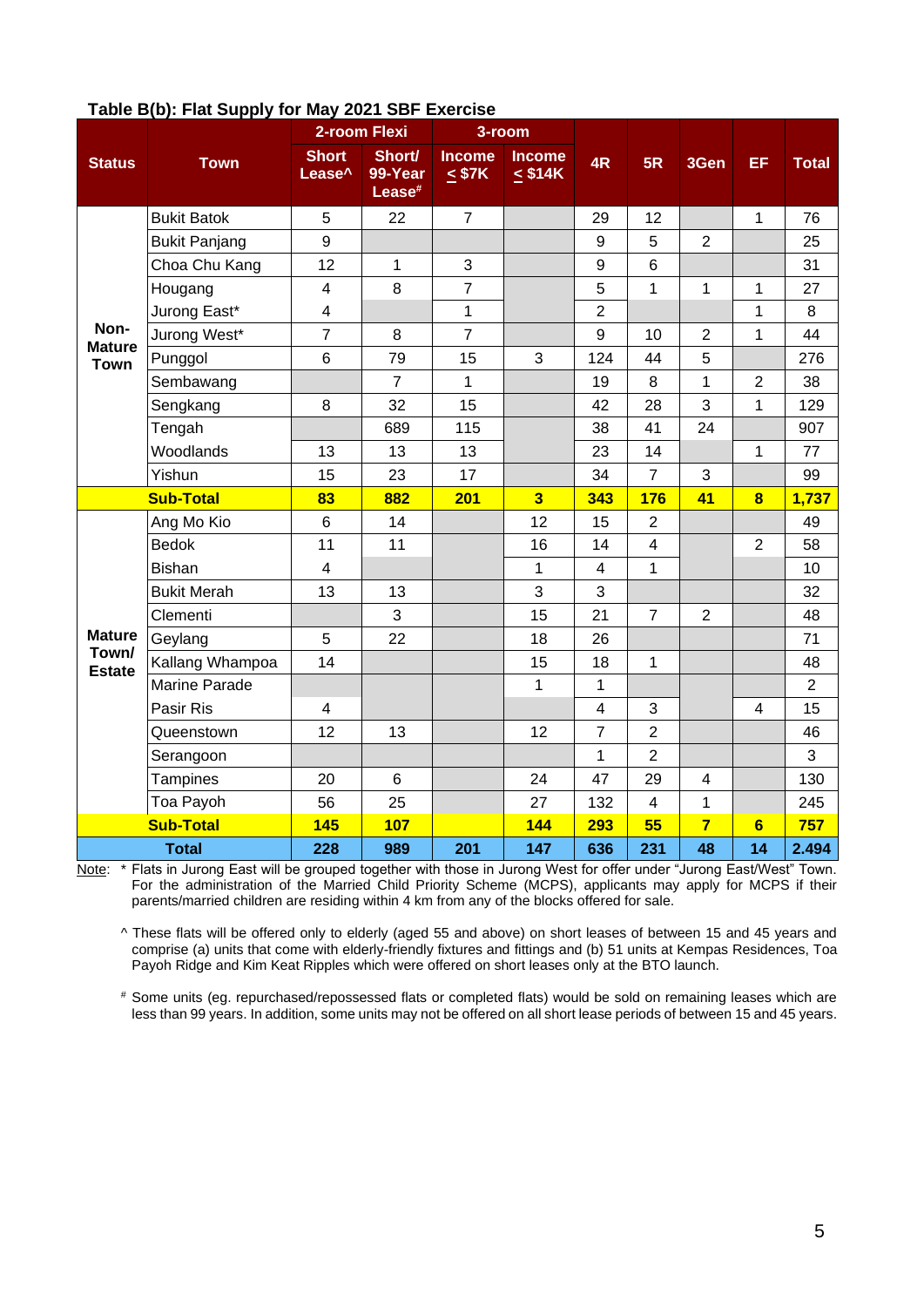|                      |                                              |                    | <b>Ethnic Quota</b> |                  |                       |  |
|----------------------|----------------------------------------------|--------------------|---------------------|------------------|-----------------------|--|
| <b>Town</b>          | <b>Flat Type</b>                             | <b>Total Units</b> | <b>Malay</b>        | <b>Chinese</b>   | <b>Indian/ Others</b> |  |
|                      | 2-room Flexi<br>(Short Lease)                | 6                  | 6                   | 6                | $\,6$                 |  |
| Ang Mo Kio           | 2-room Flexi<br>(Short Lease/ 99-Year Lease) | 14                 | 14                  | 8                | 14                    |  |
|                      | 3-room<br>(Income $\leq$ \$14K)              | 12                 | 12                  | 6                | 12                    |  |
|                      | 4-room                                       | 15                 | 15                  | 12               | 15                    |  |
|                      | 5-room                                       | $\overline{2}$     | $\overline{2}$      | $\mathbf{1}$     | $\overline{2}$        |  |
|                      | 2-room Flexi<br>(Short Lease)                | 11                 | $\overline{2}$      | 11               | 6                     |  |
| Bedok                | 2-room Flexi<br>(Short Lease/ 99-Year Lease) | 11                 | 9                   | 11               | 11                    |  |
|                      | 3-room<br>(Income $\leq$ \$14K)              | 16                 | 12                  | 16               | 16                    |  |
|                      | 4-room                                       | 14                 | 13                  | 13               | 14                    |  |
|                      | 5-room/Exec                                  | 6                  | $\overline{4}$      | 6                | 6                     |  |
|                      | 2-room Flexi<br>(Short Lease)                | 4                  | 4                   | 4                | $\overline{4}$        |  |
| <b>Bishan</b>        | 3-room<br>(Income $\leq$ \$14K)              | 1                  | $\mathbf{1}$        | 1                | 1                     |  |
|                      | 4-room                                       | 4                  | 4                   | $\overline{2}$   | $\overline{4}$        |  |
|                      | 5-room                                       | 1                  | 1                   | $\mathbf 0$      | 1                     |  |
|                      | 2-room Flexi<br>(Short Lease)                | 5                  | 5                   | 5                | 5                     |  |
|                      | 2-room Flexi<br>(Short Lease/ 99-Year Lease) | 22                 | 19                  | 22               | 22                    |  |
| <b>Bukit Batok</b>   | 3-room<br>(Income $\leq$ \$7K)               | $\overline{7}$     | 3                   | $\overline{7}$   | $\overline{7}$        |  |
|                      | 4-room                                       | 29                 | 20                  | 29               | 29                    |  |
|                      | 5-room / Exec                                | 13                 | 10                  | 13               | 12                    |  |
|                      | 2-room Flexi<br>(Short Lease)                | 13                 | 13                  | $\overline{7}$   | 13                    |  |
| <b>Bukit Merah</b>   | 2-room Flexi<br>(Short Lease/ 99-Year Lease) | 13                 | 13                  | 5                | 13                    |  |
|                      | 3-room<br>(Income $\leq$ \$14K)              | 3                  | 3                   | 3                | $\sqrt{3}$            |  |
|                      | 4-room                                       | 3                  | 3                   | $\overline{0}$   | 3                     |  |
| <b>Bukit Panjang</b> | 2-room Flexi<br>(Short Lease)                | 9                  | 9                   | 9                | 9                     |  |
|                      | 4-room                                       | 9                  | 9                   | $\boldsymbol{9}$ | 8                     |  |
|                      | 5-room / 3Gen                                | $\overline{7}$     | 6                   | $\overline{7}$   | 6                     |  |
|                      | 2-room Flexi<br>(Short Lease)                | 12                 | 12                  | 12               | 11                    |  |
| Choa Chu Kang        | 2-room Flexi<br>(Short Lease/ 99-Year Lease) | $\mathbf{1}$       | $\mathbf{1}$        | 1                | 1                     |  |
|                      | 3-room<br>(Income $\leq$ \$7K)               | 3                  | 3                   | 3                | 3                     |  |
|                      | 4-room                                       | 9                  | 6                   | 9                | 9                     |  |
|                      | 5-room                                       | 6                  | 3                   | 6                | 6                     |  |
|                      | 2-room Flexi<br>(Short Lease/ 99-Year Lease) | 3                  | 3                   | 3                | 3                     |  |
| Clementi             | 3-room<br>(Income $\leq$ \$14K)              | 15                 | 15                  | 14               | 15                    |  |

## **Table B(c): Ethnic Quota of Flats for Sale in May 2021 SBF Exercise**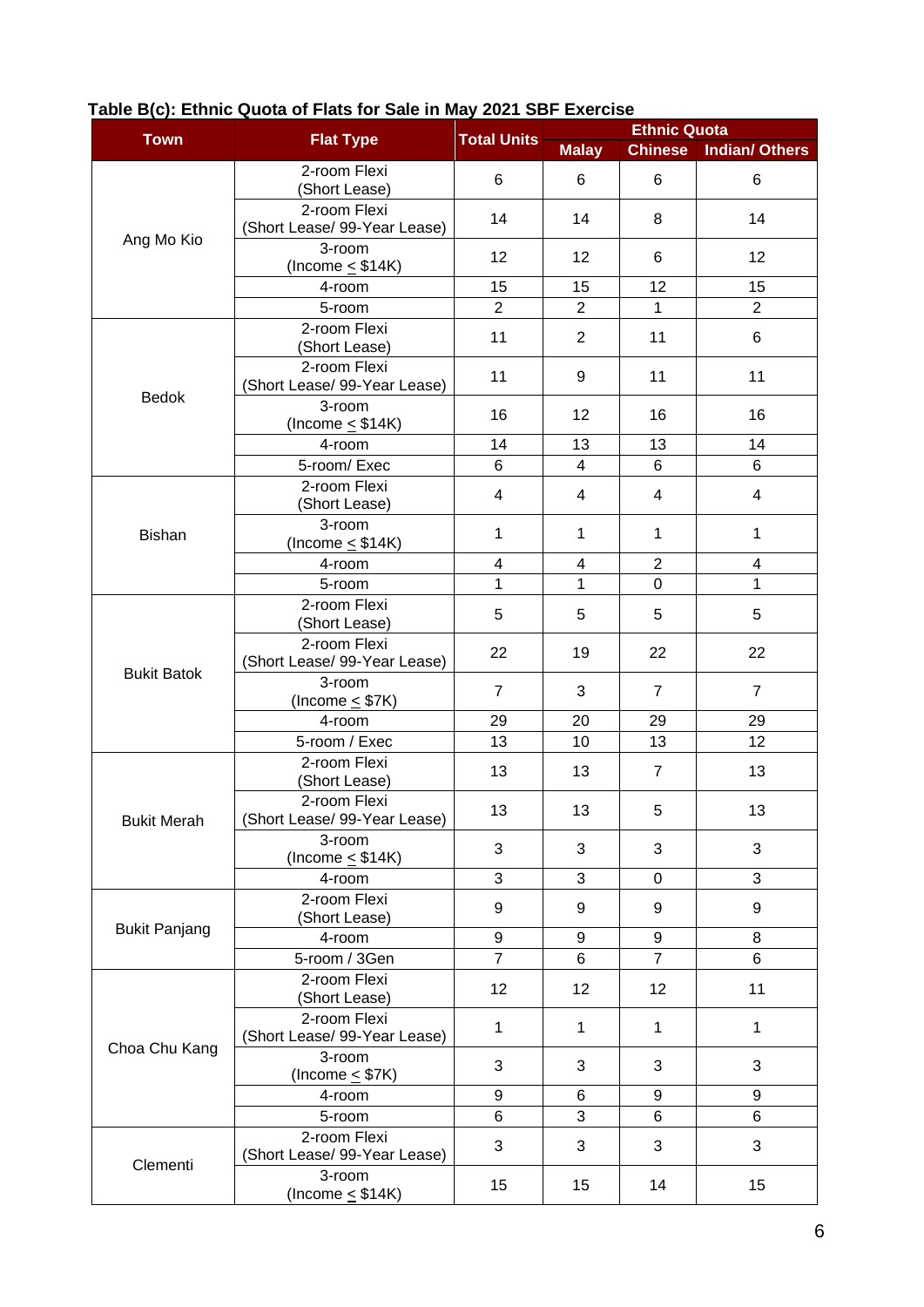| <b>Town</b>     |                                              | <b>Total Units</b>      | <b>Ethnic Quota</b> |                |                       |  |
|-----------------|----------------------------------------------|-------------------------|---------------------|----------------|-----------------------|--|
|                 | <b>Flat Type</b>                             |                         | <b>Malay</b>        | <b>Chinese</b> | <b>Indian/ Others</b> |  |
|                 | 4-room                                       | 21                      | 21                  | 14             | 20                    |  |
|                 | 5-room / 3Gen                                | 9                       | 9                   | 8              | 9                     |  |
|                 | 2-room Flexi<br>(Short Lease)                | 5                       | 5                   | $\overline{2}$ | 5                     |  |
| Geylang         | 2-room Flexi<br>(Short Lease/ 99-Year Lease) | 22                      | 19                  | 16             | 19                    |  |
|                 | 3-room<br>(Income $\leq$ \$14K)              | 18                      | 18                  | 12             | 18                    |  |
|                 | 4-room                                       | 26                      | 26                  | 20             | 24                    |  |
|                 | 2-room Flexi<br>(Short Lease)                | 4                       | 4                   | 4              | 3                     |  |
|                 | 2-room Flexi<br>(Short Lease/ 99-Year Lease) | 8                       | 8                   | 8              | 8                     |  |
| Hougang         | 3-room<br>(Income $\leq$ \$7K)               | $\overline{7}$          | $\overline{7}$      | 6              | $\overline{7}$        |  |
|                 | 4-room                                       | 5                       | 5                   | 4              | 5                     |  |
|                 | 5-room / 3Gen / Exec                         | 3                       | 3                   | 3              | 3                     |  |
|                 | 2-room Flexi<br>(Short Lease)                | 4                       | 4                   | 4              | $\overline{2}$        |  |
| Jurong East     | 3-room<br>(Income $\leq$ \$7K)               | $\mathbf{1}$            | 1                   | 1              | 1                     |  |
|                 | 4-room                                       | $\overline{2}$          | $\overline{2}$      | $\overline{2}$ | $\overline{2}$        |  |
|                 | Exec                                         | $\mathbf{1}$            | 1                   | 1              | 1                     |  |
|                 | 2-room Flexi<br>(Short Lease)                | $\overline{7}$          | $\overline{7}$      | $\overline{7}$ | $\overline{7}$        |  |
|                 | 2-room Flexi<br>(Short Lease/ 99-Year Lease) | 8                       | 8                   | 8              | 8                     |  |
| Jurong West     | 3-room<br>(Income $\leq$ \$7K)               | $\overline{7}$          | 6                   | $\overline{7}$ | $\overline{7}$        |  |
|                 | 4-room                                       | 9                       | 9                   | 8              | 9                     |  |
|                 | 5-room / 3Gen / Exec                         | 13                      | 12                  | 13             | 12                    |  |
|                 | 2-room Flexi<br>(Short Lease)                | 14                      | 14                  | 12             | 14                    |  |
| Kallang/Whampoa | 3-room<br>(Income $\leq$ \$14K)              | 15                      | 15                  | 14             | 13                    |  |
|                 | 4-room                                       | 18                      | 18                  | 16             | 18                    |  |
|                 | 5-room                                       | 1                       | 1                   | 1              | 1                     |  |
| Marine Parade   | 3-room<br>(Income $\leq$ \$14K)              | 1                       | 1                   | 1              | 1                     |  |
|                 | 4-room                                       | $\mathbf{1}$            | 1                   | 0              | 1                     |  |
|                 | 2-room Flexi<br>(Short Lease)                | 4                       | $\mathbf 0$         | $\overline{4}$ | $\pmb{0}$             |  |
| Pasir Ris       | 4-room                                       | $\overline{\mathbf{4}}$ | 1                   | $\overline{4}$ | $\overline{2}$        |  |
|                 | 5-room / Exec                                | $\overline{7}$          | 3                   | $\overline{7}$ | 3                     |  |
|                 | 2-room Flexi<br>(Short Lease)                | 6                       | 6                   | 6              | 6                     |  |
|                 | 2-room Flexi<br>(Short Lease/ 99-Year Lease) | 79                      | 76                  | 77             | 77                    |  |
| Punggol         | 3-room<br>(Income $\leq$ \$7K)               | 15                      | 12                  | 15             | 14                    |  |
|                 | 3-room<br>(Income $\leq$ \$14K)              | 3                       | 3                   | 3              | 3                     |  |
|                 | 4-room                                       | 124                     | 100                 | 123            | 118                   |  |
|                 | 5-room / 3Gen                                | 49                      | 48                  | 48             | 46                    |  |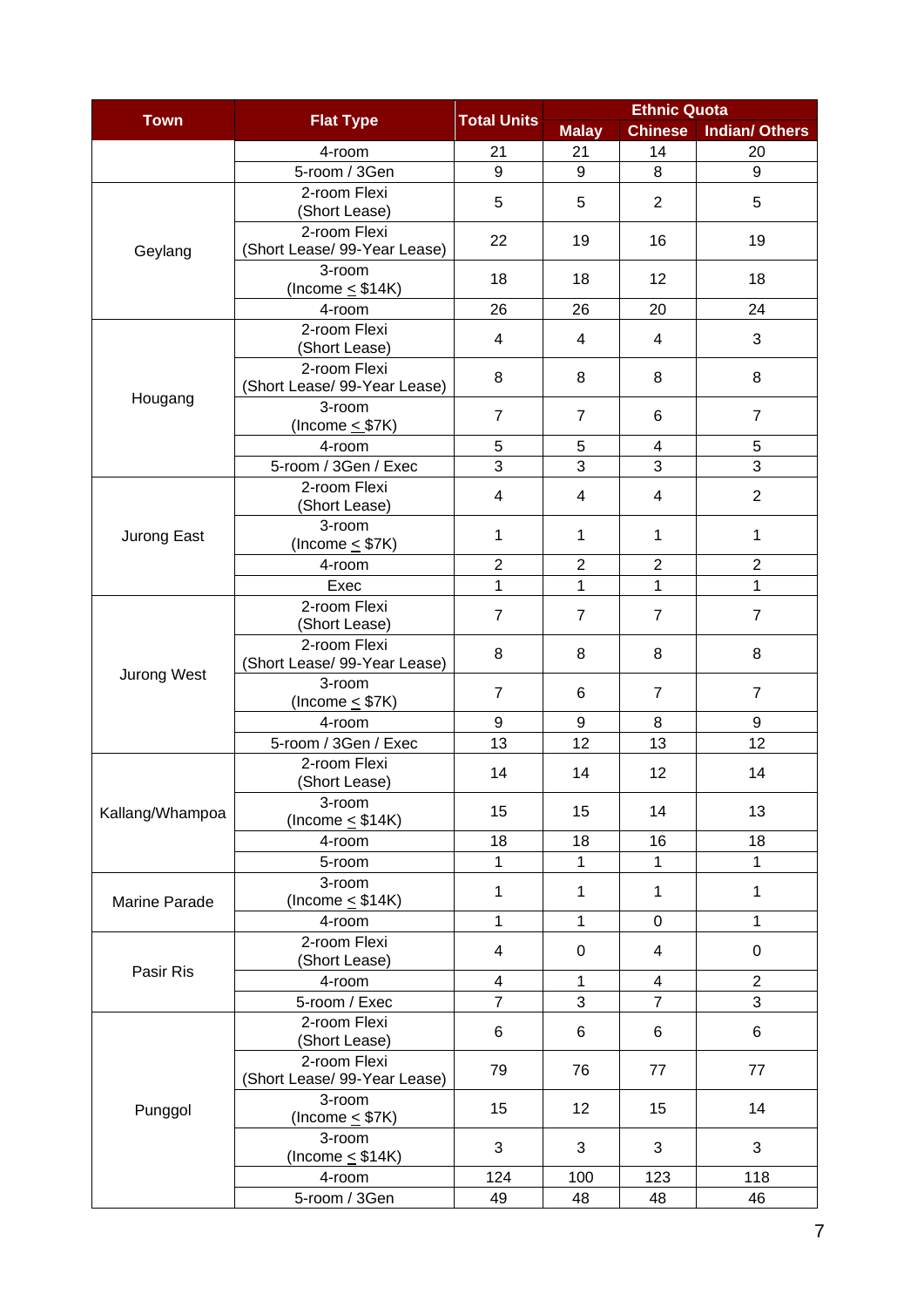|             |                                              |                    | <b>Ethnic Quota</b> |                |                       |  |
|-------------|----------------------------------------------|--------------------|---------------------|----------------|-----------------------|--|
| <b>Town</b> | <b>Flat Type</b>                             | <b>Total Units</b> | <b>Malay</b>        | <b>Chinese</b> | <b>Indian/ Others</b> |  |
|             | 2-room Flexi<br>(Short Lease)                | 12                 | 12                  | $\overline{2}$ | 11                    |  |
| Queenstown  | 2-room Flexi<br>(Short Lease/ 99-Year Lease) | 13                 | 13                  | 11             | 11                    |  |
|             | 3-room<br>(Income $\leq$ \$14K)              | 12                 | 12                  | 8              | 12                    |  |
|             | 4-room                                       | $\overline{7}$     | $\overline{7}$      | 3              | $\overline{7}$        |  |
|             | 5-room                                       | $\overline{2}$     | $\overline{2}$      | $\overline{0}$ | $\overline{2}$        |  |
|             | 2-room Flexi<br>(Short Lease/ 99-Year Lease) | $\overline{7}$     | 6                   | $\overline{7}$ | $\overline{7}$        |  |
| Sembawang   | 3-room<br>(Income $\leq$ \$7K)               | 1                  | 1                   | 1              | 1                     |  |
|             | 4-room                                       | 19                 | 16                  | 19             | 18                    |  |
|             | 5-room / 3Gen / Exec                         | 11                 | 10                  | 11             | 9                     |  |
|             | 2-room Flexi<br>(Short Lease)                | 8                  | 8                   | 8              | 8                     |  |
| Sengkang    | 2-room Flexi<br>(Short Lease/ 99-Year Lease) | 32                 | 32                  | 32             | 32                    |  |
|             | 3-room<br>(Income $\leq$ \$7K)               | 15                 | 14                  | 15             | 15                    |  |
|             | 4-room                                       | 42                 | 41                  | 42             | 42                    |  |
|             | 5-room / 3Gen / Exec                         | 32                 | 30                  | 32             | 24                    |  |
| Serangoon   | 4-room                                       | 1                  | $\mathbf 1$         | 0              | $\mathbf{1}$          |  |
|             | 5-room                                       | $\overline{2}$     | $\overline{2}$      | 1              | $\overline{2}$        |  |
|             | 2-room Flexi<br>(Short Lease/ 99-Year Lease) | 689                | 297                 | 663            | 243                   |  |
| Tengah      | 3-room<br>(Income $\leq$ \$7K)               | 115                | 48                  | 111            | 50                    |  |
|             | 4-room                                       | 38                 | 34                  | 38             | 37                    |  |
|             | 5-room / 3Gen                                | 65                 | 65                  | 64             | 65                    |  |
|             | 2-room Flexi<br>(Short Lease)                | 20                 | 15                  | 20             | 19                    |  |
| Tampines    | 2-room Flexi<br>(Short Lease/ 99-Year Lease) | 6                  | 6                   | 6              | 6                     |  |
|             | 3-room<br>(Income $\leq$ \$14K)              | 24                 | 17                  | 24             | 24                    |  |
|             | 4-room                                       | 47                 | 40                  | 47             | 47                    |  |
|             | 5-room / 3Gen                                | 33                 | 28                  | 33             | 31                    |  |
|             | 2-room Flexi<br>(Short Lease)                | 56                 | 56                  | 34             | 49                    |  |
|             | 2-room Flexi<br>(Short Lease/ 99-Year Lease) | 25                 | 25                  | 22             | 25                    |  |
| Toa Payoh   | 3-room<br>(Income $\leq$ \$14K)              | 27                 | 27                  | 24             | 25                    |  |
|             | 4-room                                       | 132                | 132                 | 82             | 130                   |  |
|             | 5-room / 3Gen                                | 5                  | 5                   | 5              | 5                     |  |
| Woodlands   | 2-room Flexi<br>(Short Lease)                | 13                 | 5                   | 13             | 9                     |  |
|             | 2-room Flexi<br>(Short Lease/ 99-Year Lease) | 13                 | 8                   | 13             | 12                    |  |
|             | 3-room<br>(Income $\leq$ \$7K)               | 13                 | 2                   | 13             | 4                     |  |
|             | 4-room                                       | 23                 | 14                  | 23             | 20                    |  |
|             | 5-room / Exec                                | 15                 | 11                  | 15             | 12                    |  |